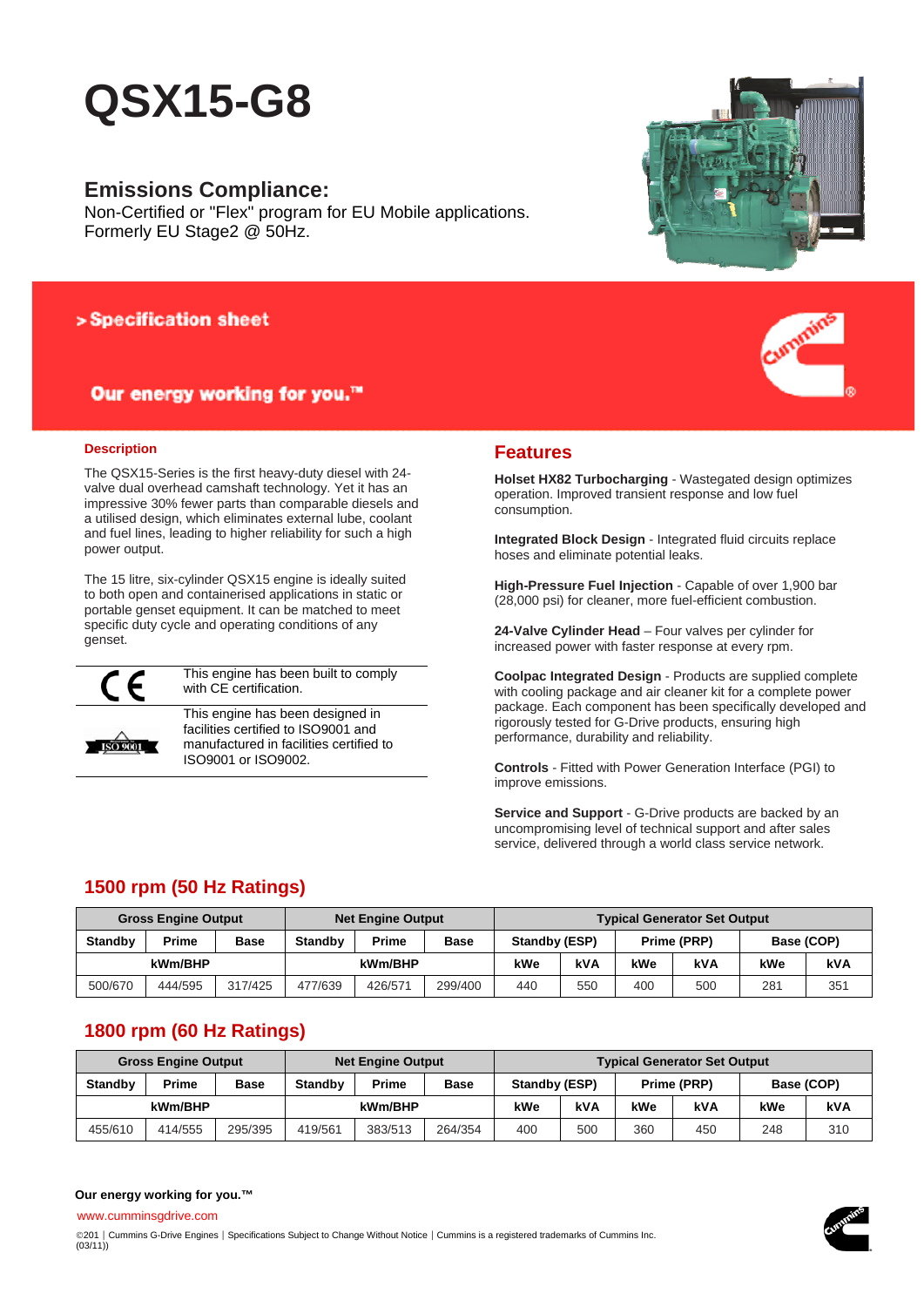### **General Engine Data Ratings Definitions**

| Type                               | 4 Cycle, In-line, Turbo Charged, Air Cooled |  |  |  |  |  |
|------------------------------------|---------------------------------------------|--|--|--|--|--|
| Bore mm                            | 137 mm (5.39 in.)                           |  |  |  |  |  |
| Stroke mm                          | 169 mm (6.65 in.)                           |  |  |  |  |  |
| <b>Displacement Litre</b>          | 15 litre (912 in. <sup>3</sup> )            |  |  |  |  |  |
| Cylinder Block                     | Cast iron, 6 cylinder                       |  |  |  |  |  |
| <b>Battery Charging Alternator</b> | 35 amps                                     |  |  |  |  |  |
| <b>Starting Voltage</b>            | 24 volt                                     |  |  |  |  |  |
| <b>Fuel System</b>                 | Direct injection                            |  |  |  |  |  |
| <b>Fuel Filter</b>                 | Spin-on fuel filters with water separator   |  |  |  |  |  |
| Lube Oil Filter Type(s)            | Spin-on full flow filter                    |  |  |  |  |  |
| Lube Oil Capacity (I)              | 91.0                                        |  |  |  |  |  |
| <b>Flywheel Dimensions</b>         | SAE <sub>1</sub>                            |  |  |  |  |  |

## **Coolpac Performance Data**

| Cooling System Design                  | Air-Air Charge Cooled                                            |  |  |  |  |
|----------------------------------------|------------------------------------------------------------------|--|--|--|--|
| Coolant Ratio                          | 50% ethylene glycol; 50% water                                   |  |  |  |  |
| Coolant Capacity (I)                   | 42.0                                                             |  |  |  |  |
| Limiting Ambient Temp.** (°C)          | 55                                                               |  |  |  |  |
| Fan Power (kWm)                        | 16                                                               |  |  |  |  |
| Cooling System Air Flow $(m^3/s)^{**}$ | 11.8                                                             |  |  |  |  |
| Air Cleaner Type<br>$\sim$             | Light duty dry replaceable element with<br>restriction indicator |  |  |  |  |

**\*\* @ 13 mm H2 0 Duct Restriction** 

#### **Emergency Standby Power (ESP):**

Applicable for supplying power to varying electrical load for the duration of power interruption of a reliable utility source. Emergency Standby Power (ESP) is in accordance with ISO 8528. Fuel Stop power in accordance with ISO 3046, AS 2789, DIN 6271 and BS 5514.

#### **Limited-Time Running Power (LTP):**

Applicable for supplying power to a constant electrical load for limited hours. Limited-Time Running Power (LTP) is in accordance with ISO 8528.

#### **Prime Power (PRP):**

Applicable for supplying power to varying electrical load for unlimited hours. Prime Power (PRP) is in accordance with ISO 8528. Ten percent overload capability is available in accordance with ISO 3046, AS 2789, DIN 6271 and BS 5514.

#### **Base Load (Continuous) Power (COP):**

Applicable for supplying power continuously to a constant electrical load for unlimited hours. Continuous Power (COP) in accordance with ISO 8528, ISO 3046, AS 2789, DIN6271 and BS 5514.



## **Weight & Dimensions**

| Lenath | Width | Heiaht | Weight (dry) |
|--------|-------|--------|--------------|
| mm     | mm    | mm     | kg           |
| 2269   | 332   | 1669   | 1658         |

### **Fuel Consumption 1500 (50 Hz) Fuel Consumption 1800 (60 Hz)**

| %                       | <b>kWm</b> | <b>BHP</b> | $L$ /ph | US gal/ph               | %   | <b>kWm</b> | <b>BHP</b> | $L$ /ph | US gal/ph |
|-------------------------|------------|------------|---------|-------------------------|-----|------------|------------|---------|-----------|
| <b>Standby Power</b>    |            |            |         | <b>Standby Power</b>    |     |            |            |         |           |
| 100                     | 500        | 670        | 123.0   | 32.4                    | 100 | 455        | 610        | 107.0   | 28.4      |
| <b>Prime Power</b>      |            |            |         | <b>Prime Power</b>      |     |            |            |         |           |
| 100                     | 444        | 595        | 103.0   | 27.3                    | 100 | 414        | 555        | 97.6    | 25.8      |
| 75                      | 333        | 447        | 78.7    | 20.8                    | 75  | 311        | 416        | 75.2    | 19.9      |
| 50                      | 222        | 298        | 54.7    | 14.5                    | 50  | 207        | 278        | 53.4    | 14.1      |
| 25                      | 111        | 149        | 30.3    | 8                       | 25  | 104        | 139        | 31.8    | 8.4       |
| <b>Continuous Power</b> |            |            |         | <b>Continuous Power</b> |     |            |            |         |           |
| 100                     | 317        | 425        | 75.7    | 20                      | 100 | 295        | 395        | 72.7    | 19.1      |

#### **Cummins G-Drive Engines**

**Asia Pacific**  10 Toh Guan Road #07-01 TT International Tradepark Singapore 608838 Phone 65 6417 2388 Fax 65 6417 2399

**Europe, CIS, Middle East and Africa**  Manston Park Columbus Ave Manston Ramsgate Kent CT12 5BF. UK Phone 44 1843 255000 Fax 44 1843 255902

**Latin America**  Rua Jati, 310, Cumbica

Guarulhos, SP 07180-900 Brazil Phone 55 11 2186 4552 Fax 55 11 2186 4729

**Mexico**  Cummins S. de R.L. de C.V. Eje 122 No. 200 Zona Industrial San Luis Potosí, S.L.P. 78090 Mexico Phone 52 444 870 6700 Fax 52 444 870 6811

#### **North America**

1400 73rd Avenue N.E. Minneapolis, MN 55432 USA Phone 1 763 574 5000 USA Toll-free 1 877 769 7669 Fax 1 763 574 5298

**Our energy working for you.™**

www.cumminsgdrive.com

©201 | Cummins G-Drive Engines | Specifications Subject to Change Without Notice | Cummins is a registered trademarks of Cummins Inc.  $(03/11)$